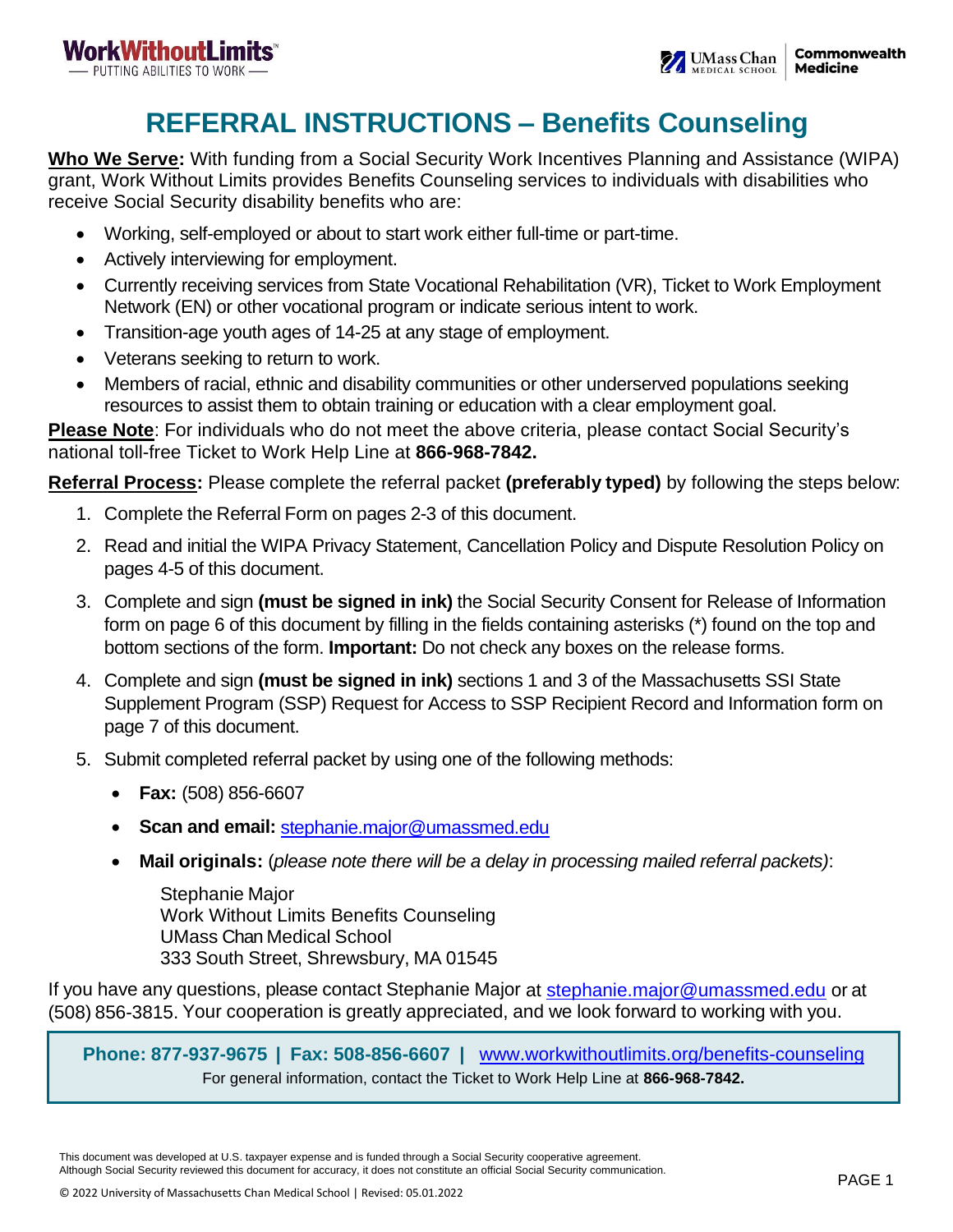

## **REFERRAL FORM – Benefits Counseling** (page 1 of 2)

#### **Referring Counselor Information**

| <b>Beneficiary Information</b>                                                                               |  |                                                                                                                |
|--------------------------------------------------------------------------------------------------------------|--|----------------------------------------------------------------------------------------------------------------|
|                                                                                                              |  |                                                                                                                |
|                                                                                                              |  |                                                                                                                |
|                                                                                                              |  |                                                                                                                |
|                                                                                                              |  |                                                                                                                |
| <b>Other Main Contact Information (If Applicable)</b>                                                        |  |                                                                                                                |
| First Name: _____________________________Last Name: ____________________________                             |  |                                                                                                                |
|                                                                                                              |  |                                                                                                                |
|                                                                                                              |  |                                                                                                                |
| <b>Employment Situation (Required)</b>                                                                       |  |                                                                                                                |
| □ Currently Employed □ Currently Self-Employed                                                               |  |                                                                                                                |
| □ Full-time □ Part-time Gross Monthly Earnings: \$                                                           |  |                                                                                                                |
|                                                                                                              |  | $\Box$ Pending job offer, promotion or interview $\Box$ Actively seeking employment $\Box$ Thinking about work |
| <b>Reason for Referral (Check all that apply)</b>                                                            |  |                                                                                                                |
| $\Box$ Quitting job due to impact on benefits $\Box$ Notice of an overpayment $\Box$ Health insurance issues |  |                                                                                                                |
|                                                                                                              |  |                                                                                                                |
| <b>Meeting Preferences (Check all that apply)</b>                                                            |  |                                                                                                                |
| $\Box$ Coordinate meeting with Referring Counselor                                                           |  |                                                                                                                |
| Coordinate meeting with Other Main Contact                                                                   |  |                                                                                                                |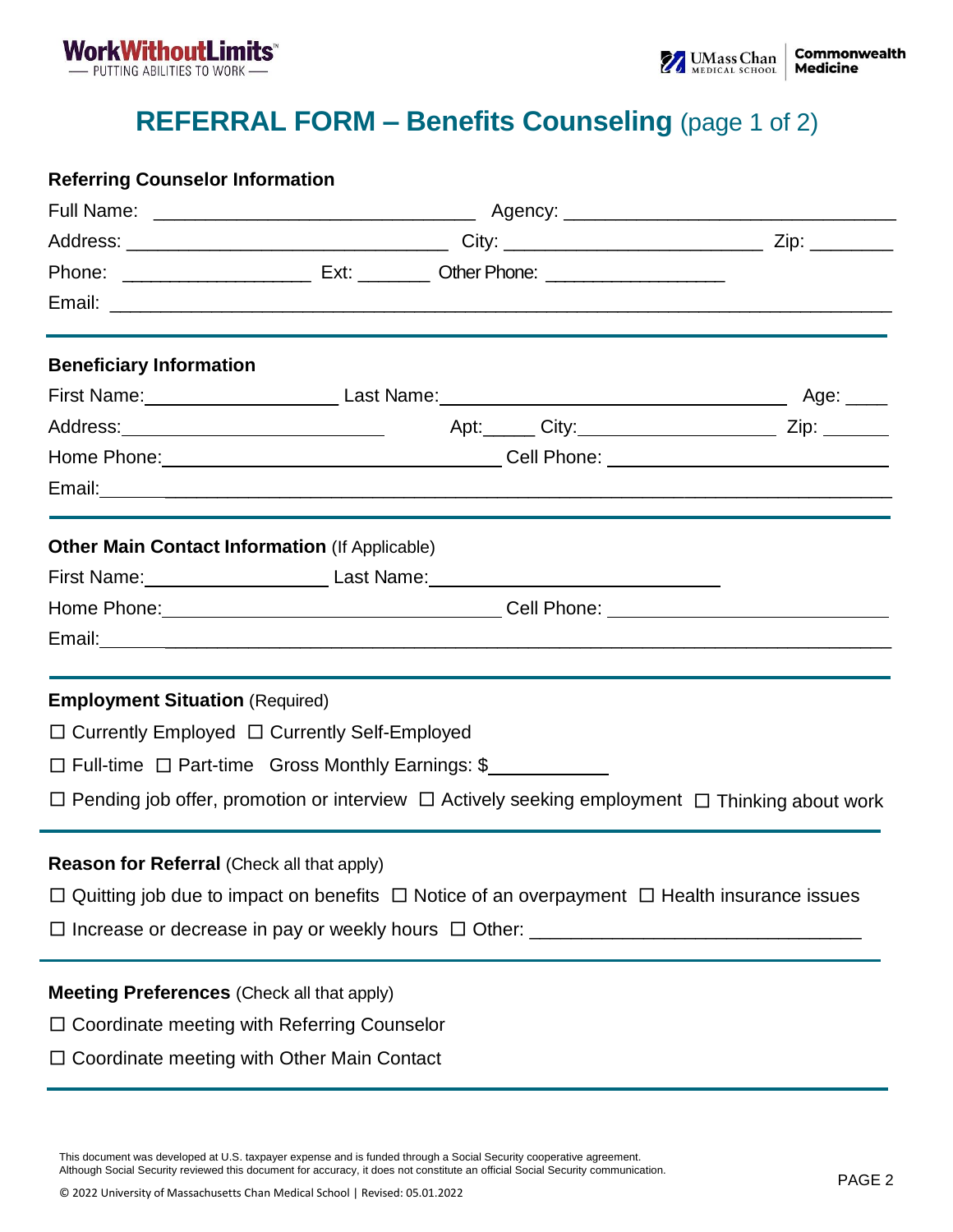

# **REFERRAL FORM – Benefits Counseling** (page 2 of 2)

| <b>Accommodations Needed for Meeting (Check all that apply)</b>                                   |
|---------------------------------------------------------------------------------------------------|
|                                                                                                   |
| $\Box$ ASL Interpreter $\Box$ CDI Interpreter $\Box$ CART Reporter                                |
|                                                                                                   |
| <b>Currently Receiving Services From (Check all that apply)</b>                                   |
|                                                                                                   |
| <b>Benefit Information</b> (Check all that apply)                                                 |
| $\Box$ SSI $\Box$ SSDI $\Box$ MassHealth $\Box$ Medicare $\Box$ Public Housing $\Box$ Food Stamps |
|                                                                                                   |
| <b>Demographic Information (Check all that apply)</b>                                             |
| $\Box$ Veteran                                                                                    |
| $\Box$ Transition Age Youth (ages 14 – 25)                                                        |
| $\Box$ Disability: Choose One                                                                     |
| □ Race/Ethnicity: Choose One                                                                      |
|                                                                                                   |

### **Additional Remarks or Comments**

**Phone: 877-937-9675 | Fax: 508-856-6607 |** [www.workwithoutlimits.org/benefits-counseling](https://workwithoutlimits.org/benefits-counseling/) For general information, contact the Ticket to Work Help Line at **866-968-7842.**

\_\_\_\_\_\_\_\_\_\_\_\_\_\_\_\_\_\_\_\_\_\_\_\_\_\_\_\_\_\_\_\_\_\_\_\_\_\_\_\_\_\_\_\_\_\_\_\_\_\_\_\_\_\_\_\_\_\_\_\_\_\_\_\_\_\_\_\_\_\_\_\_\_\_\_\_\_\_\_\_\_\_ \_\_\_\_\_\_\_\_\_\_\_\_\_\_\_\_\_\_\_\_\_\_\_\_\_\_\_\_\_\_\_\_\_\_\_\_\_\_\_\_\_\_\_\_\_\_\_\_\_\_\_\_\_\_\_\_\_\_\_\_\_\_\_\_\_\_\_\_\_\_\_\_\_\_\_\_\_\_\_\_\_\_ \_\_\_\_\_\_\_\_\_\_\_\_\_\_\_\_\_\_\_\_\_\_\_\_\_\_\_\_\_\_\_\_\_\_\_\_\_\_\_\_\_\_\_\_\_\_\_\_\_\_\_\_\_\_\_\_\_\_\_\_\_\_\_\_\_\_\_\_\_\_\_\_\_\_\_\_\_\_\_\_\_\_ \_\_\_\_\_\_\_\_\_\_\_\_\_\_\_\_\_\_\_\_\_\_\_\_\_\_\_\_\_\_\_\_\_\_\_\_\_\_\_\_\_\_\_\_\_\_\_\_\_\_\_\_\_\_\_\_\_\_\_\_\_\_\_\_\_\_\_\_\_\_\_\_\_\_\_\_\_\_\_\_\_\_ \_\_\_\_\_\_\_\_\_\_\_\_\_\_\_\_\_\_\_\_\_\_\_\_\_\_\_\_\_\_\_\_\_\_\_\_\_\_\_\_\_\_\_\_\_\_\_\_\_\_\_\_\_\_\_\_\_\_\_\_\_\_\_\_\_\_\_\_\_\_\_\_\_\_\_\_\_\_\_\_\_\_ \_\_\_\_\_\_\_\_\_\_\_\_\_\_\_\_\_\_\_\_\_\_\_\_\_\_\_\_\_\_\_\_\_\_\_\_\_\_\_\_\_\_\_\_\_\_\_\_\_\_\_\_\_\_\_\_\_\_\_\_\_\_\_\_\_\_\_\_\_\_\_\_\_\_\_\_\_\_\_\_\_\_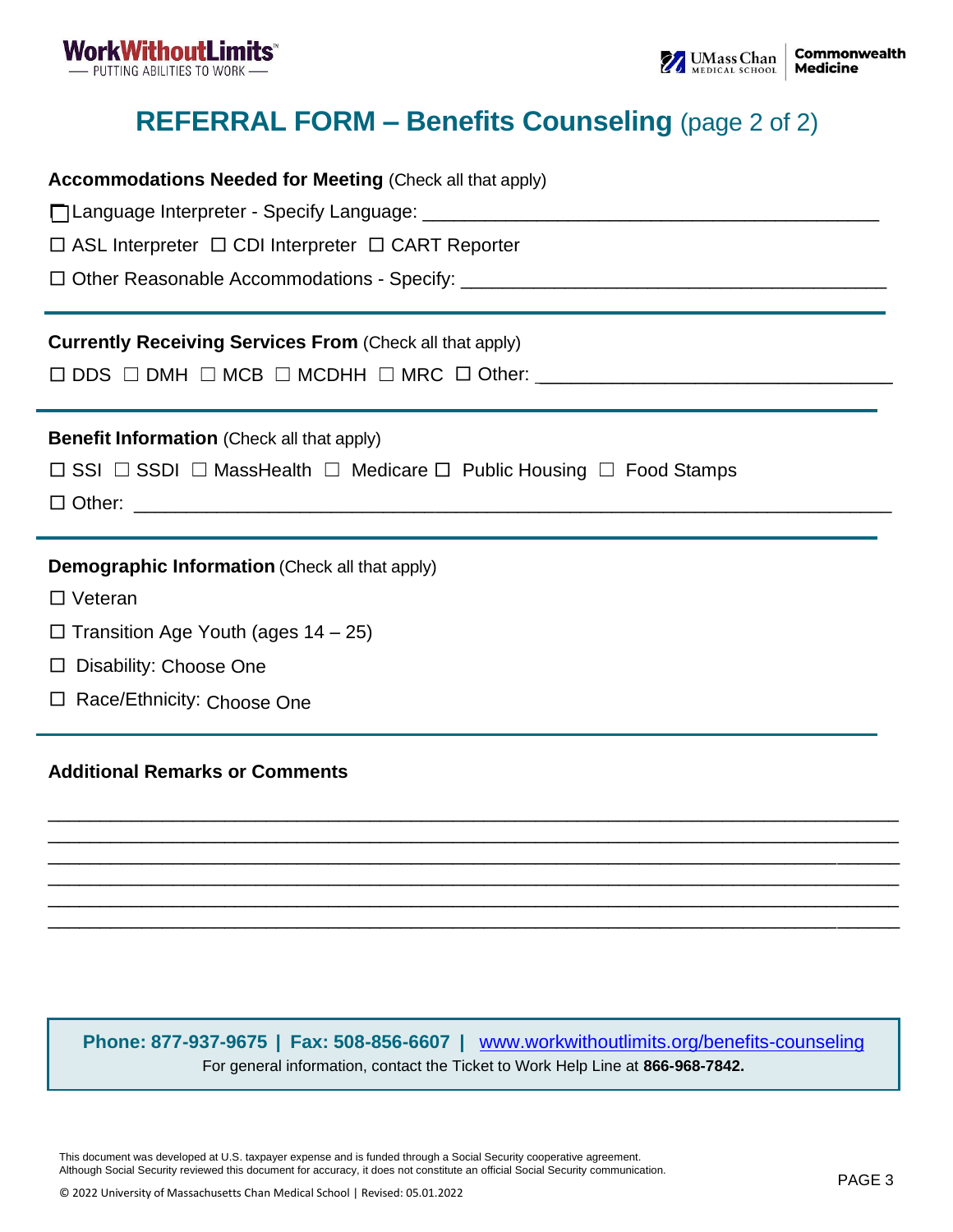### **WIPA Privacy Act Statement**

Section 1148 of the Social Security Act, as amended, authorizes us to collect this information to support the WIPA program. We will use the information you provide to determine if you qualify for the WIPA program. We will also share the information with a certified Community Work Incentive Coordinator, working for the WIPA program.

Furnishing us this information is voluntary. However, failing to provide us with all or part the requested information may limit your ability to participate in the WIPA program.

Social Security will be collecting information from the WIPA program including the names and Social Security Numbers of the beneficiaries they serve, so Social Security can evaluate the success of the WIPA program and can determine how to best meet beneficiaries' needs.

Any information reported as part of the WIPA program will not become part of your Social Security record. The information will not be reported to the Social Security office that makes eligibility determinations. You are responsible for reporting income or changes in your status to the Social Security office.

We rarely use the information for any other purpose other than the WIPA program. However, we may use it for the administration and integrity of our programs. We may disclose the information to another person or to another agency in accordance with approved routine uses, including but not limited to the following:

- To comply with Federal laws requiring the release of the information from our records (e.g., to the Government Accountability Office)
- To facilitate statistical research, audit, and investigatory activities necessary to assure the integrity and improvement of our programs (e.g., to the Bureau of the Census and to private entities under contract with us)

A complete list of routine uses for the information you provide us is available in our System of Records Notice entitled Disability Insurance and Supplemental Security Income Demonstration Projects and Experiments System, 60-0218. This notice, additional information about this form, and any other information regarding our systems and programs are available on-line at www.socialsecurity.gov or at your local Social Security office.

Initials: \_\_\_\_\_\_\_\_\_\_

Date: \_\_\_\_\_\_\_\_\_\_\_\_

**Phone: 877-937-9675 | Fax: 508-856-6607 |** [www.workwithoutlimits.org/benefits-counseling](https://workwithoutlimits.org/benefits-counseling/) For general information, contact the Ticket to Work Help Line at **866-968-7842.**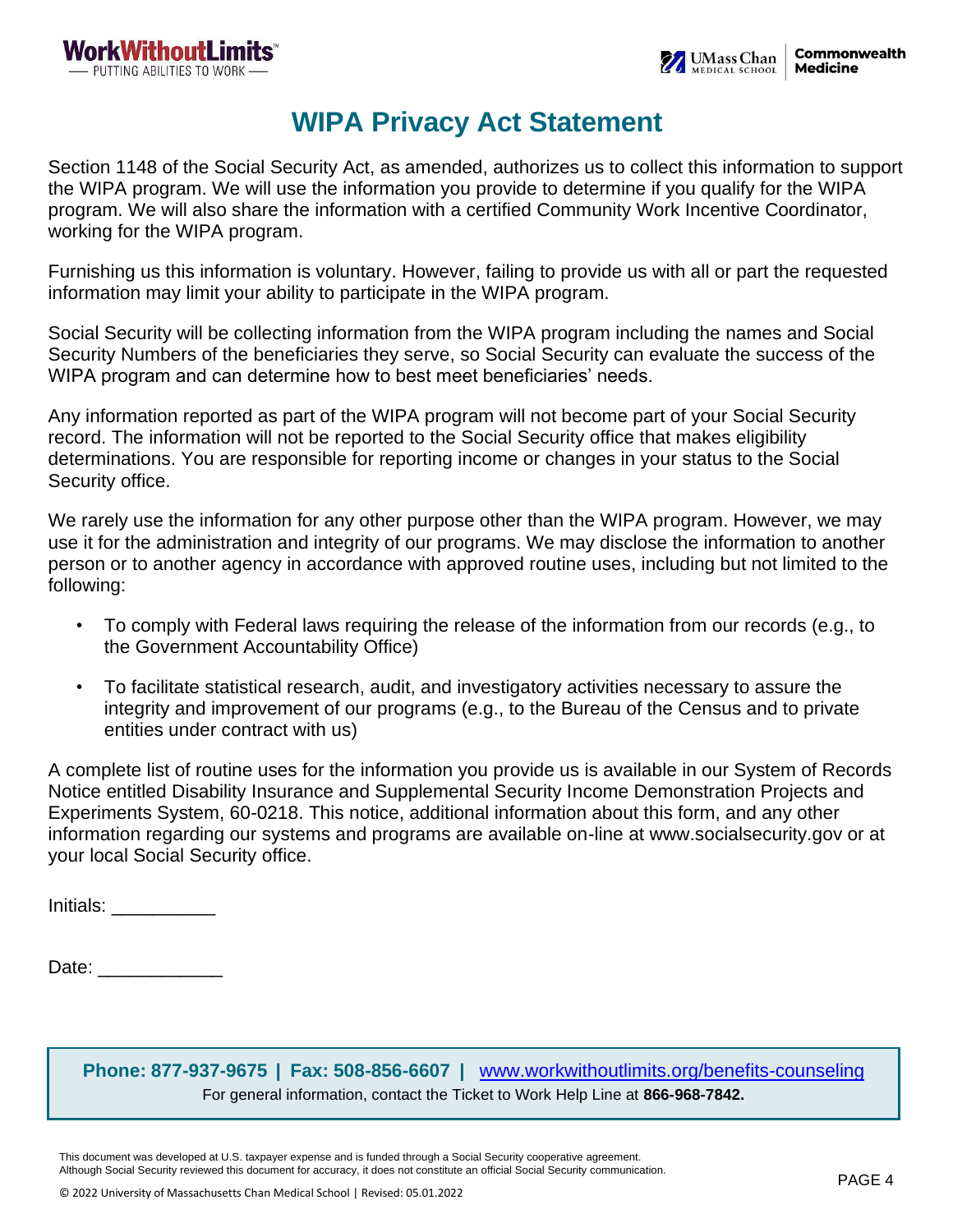

## **Cancellation Policy**

If you need to cancel your appointment, please provide your benefits counselor with 24- hour notice. If cancelled a second time, your benefits counselor will contact the person who referred you to Work Without Limits Benefits Counseling, if applicable and a letter will also be sent to both you and that person. Thank you for your cooperation.

Initials: \_\_\_\_\_\_\_\_\_\_

Date:

## **Dispute Resolution Policy**

The Work Without Limits Benefits Counseling Team is committed to providing prompt and professional services. We take all concerns and complaints seriously. In the event an individual or a referring counselor is dissatisfied with our services, please follow the Dispute Resolution Process listed below.

- 1) Submit a written complaint or concern to Kathy Petkauskos, Director of Work Without Limits at [kathy.petkauskos@umassmed.edu](mailto:kathy.petkauskos@umassmed.edu) or to her attention at 333 South Street, Shrewsbury, MA 01545 or call 508-856-3897.
- 2) If still dissatisfied, contact the Protection and Advocacy for Beneficiaries of Social Security (PABSS) Program.
	- Contact the Massachusetts Disability Law Center located at 11 Beacon Street, Suite 925, Boston, MA 02108 or by calling toll-free 1-800-872-9992 or by email at [mail@dlc-ma.org.](mailto:mail@dlc-ma.org)

| Initials: |  |
|-----------|--|
| Date:     |  |

**Phone: 877-937-9675 | Fax: 508-856-6607 |** [www.workwithoutlimits.org/benefits-counseling](https://workwithoutlimits.org/benefits-counseling/) For general information, contact the Ticket to Work Help Line at **866-968-7842.**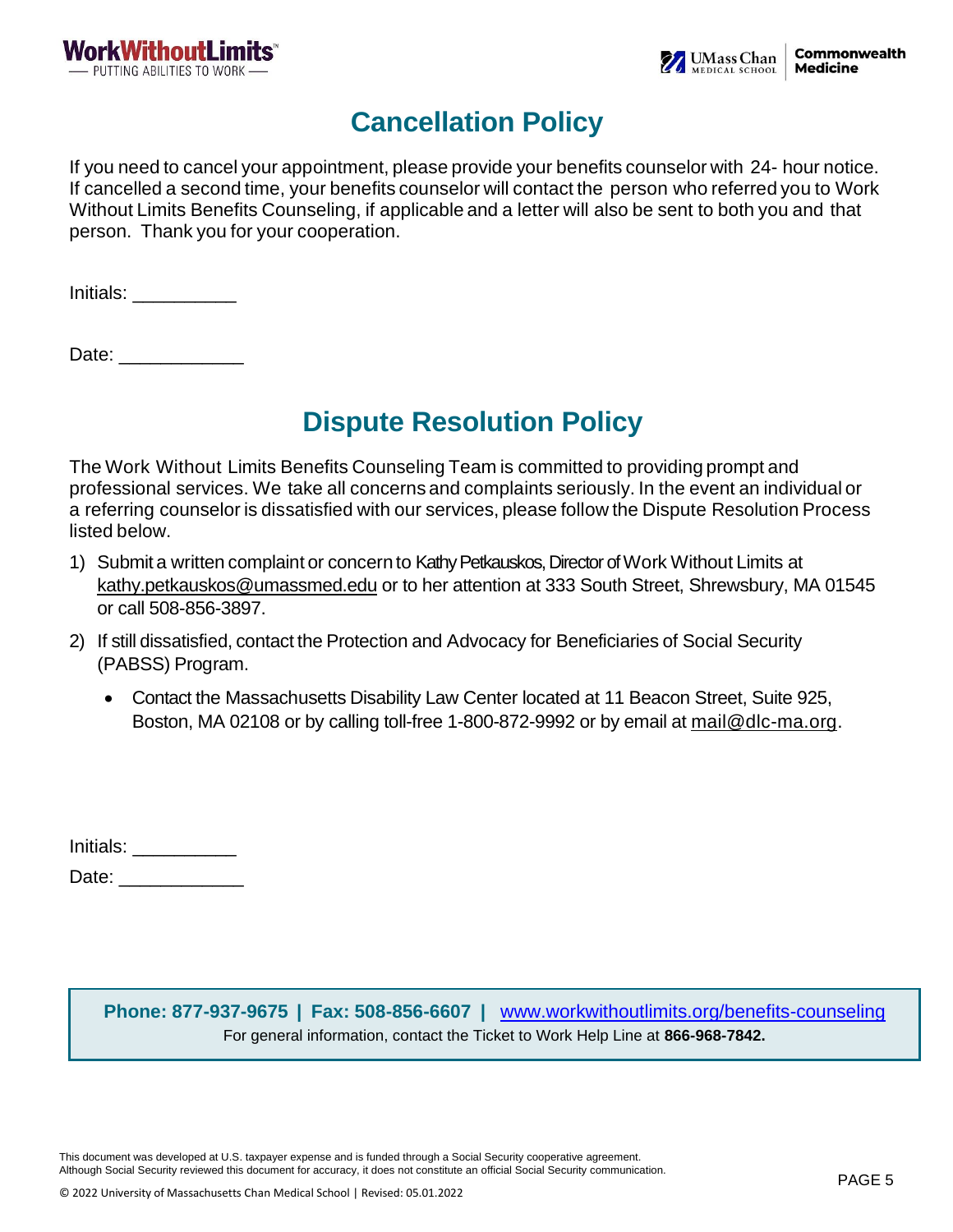You must complete all required fields. We will not honor your request unless all required fields are completed. (\*Signifies a required field. \*\*Please complete these fields in case we need to contact you about the consent

#### **TO: Social Security Administration**

| *My Full Name                                                                                                                                                                                                                                                                                                                                                                                                                                                                                                                                                                                                                                                                                                                                                                                                                                                                                                                                                                                                                                                                                                               | *My Date of Birth<br>(MM/DD/YYYY) | <b>*My Social Security Number</b>   |
|-----------------------------------------------------------------------------------------------------------------------------------------------------------------------------------------------------------------------------------------------------------------------------------------------------------------------------------------------------------------------------------------------------------------------------------------------------------------------------------------------------------------------------------------------------------------------------------------------------------------------------------------------------------------------------------------------------------------------------------------------------------------------------------------------------------------------------------------------------------------------------------------------------------------------------------------------------------------------------------------------------------------------------------------------------------------------------------------------------------------------------|-----------------------------------|-------------------------------------|
| I authorize the Social Security Administration to release information or records about me to:                                                                                                                                                                                                                                                                                                                                                                                                                                                                                                                                                                                                                                                                                                                                                                                                                                                                                                                                                                                                                               |                                   |                                     |
| *NAME OF PERSON OR ORGANIZATION:                                                                                                                                                                                                                                                                                                                                                                                                                                                                                                                                                                                                                                                                                                                                                                                                                                                                                                                                                                                                                                                                                            |                                   | *ADDRESS OF PERSON OR ORGANIZATION: |
| Work Without Limits Benefits Counseling                                                                                                                                                                                                                                                                                                                                                                                                                                                                                                                                                                                                                                                                                                                                                                                                                                                                                                                                                                                                                                                                                     | 333 South Street                  |                                     |
| UMass Medical School                                                                                                                                                                                                                                                                                                                                                                                                                                                                                                                                                                                                                                                                                                                                                                                                                                                                                                                                                                                                                                                                                                        | Shrewsbury, MA 01545              |                                     |
| *I want this information released because:<br>We may charge a fee to release information for non-program purposes.<br>I am planning on going to work and need this information for benefits planning. Please fax a                                                                                                                                                                                                                                                                                                                                                                                                                                                                                                                                                                                                                                                                                                                                                                                                                                                                                                          |                                   |                                     |
| BPQY to Work Without Limits Benefits Counseling at (508) 856-6607                                                                                                                                                                                                                                                                                                                                                                                                                                                                                                                                                                                                                                                                                                                                                                                                                                                                                                                                                                                                                                                           |                                   |                                     |
| *Please release the following information selected from the list below:<br>Check at least one box. We will not disclose records unless you include date ranges where applicable.                                                                                                                                                                                                                                                                                                                                                                                                                                                                                                                                                                                                                                                                                                                                                                                                                                                                                                                                            |                                   |                                     |
| 1. Verification of Social Security Number<br>2. Current monthly Social Security benefit amount<br>3. Current monthly Supplemental Security Income payment amount<br>4. My benefit or payment amounts from date _____________ to date ___________<br>My Medicare entitlement from date _____________ to date ___________<br>5. I<br>Medical records from my claims folder(s) from date__________ to date______<br>6. $ $  <br>If you want us to release a minor child's medical records, do not use this form. Instead, contact your local Social<br>Security office.<br>7. $\Box$ Complete medical records from my claims folder(s)<br>8. <b>X</b> Other record(s) from my file (We will not honor a request for "any and all records" or "the entire file." You must specify<br>other records; e.g., consultative exams, award/denial notices, benefit applications, appeals, questionnaires,<br>doctor reports, determinations.)<br>My cash benefits, Health Insurance, Medical review dates. Representation, SSI&SSDI Work<br>Activity and earnings. Benefits Planning Query: All Employment Supports data on SSA record |                                   |                                     |
| I am the individual, to whom the requested information or record applies, or the parent or legal guardian of a minor, or the<br>legal guardian of a legally incompetent adult. I declare under penalty of perjury (28 CFR § 16.41(d)(2004) that I have examined<br>all the information on this form and it is true and correct to the best of my knowledge. I understand that anyone who knowingly<br>or willfully seeking or obtaining access to records about another person under false pretenses is punishable by a fine of up to<br>\$5,000. I also understand that I must pay all applicable fees for requesting information for a non-program-related purpose.                                                                                                                                                                                                                                                                                                                                                                                                                                                       |                                   | *Date:                              |
| *Signature:<br><u> 1988 - An Aonaichte ann an Cathair ann an Cathair ann an C</u>                                                                                                                                                                                                                                                                                                                                                                                                                                                                                                                                                                                                                                                                                                                                                                                                                                                                                                                                                                                                                                           |                                   |                                     |
| **Address:<br><u> 1980 - Antonio Antonio Antonio I</u>                                                                                                                                                                                                                                                                                                                                                                                                                                                                                                                                                                                                                                                                                                                                                                                                                                                                                                                                                                                                                                                                      | **Daytime Phone:                  |                                     |
| Relationship (if not the subject of the record):                                                                                                                                                                                                                                                                                                                                                                                                                                                                                                                                                                                                                                                                                                                                                                                                                                                                                                                                                                                                                                                                            | **Daytime Phone:                  |                                     |
| Witnesses must sign this form ONLY if the above signature is by mark (X). If signed by mark (X), two witnesses to the signing<br>who know the signee must sign below and provide their full addresses. Please print the signee's name next to the mark (X) on the<br>signature line above.                                                                                                                                                                                                                                                                                                                                                                                                                                                                                                                                                                                                                                                                                                                                                                                                                                  |                                   |                                     |

| 1. Signature of witness                                | 2. Signature of witness                               |
|--------------------------------------------------------|-------------------------------------------------------|
| Address (Number and street, City, State, and Zip Code) | Address(Number and street, City, State, and Zip Code) |